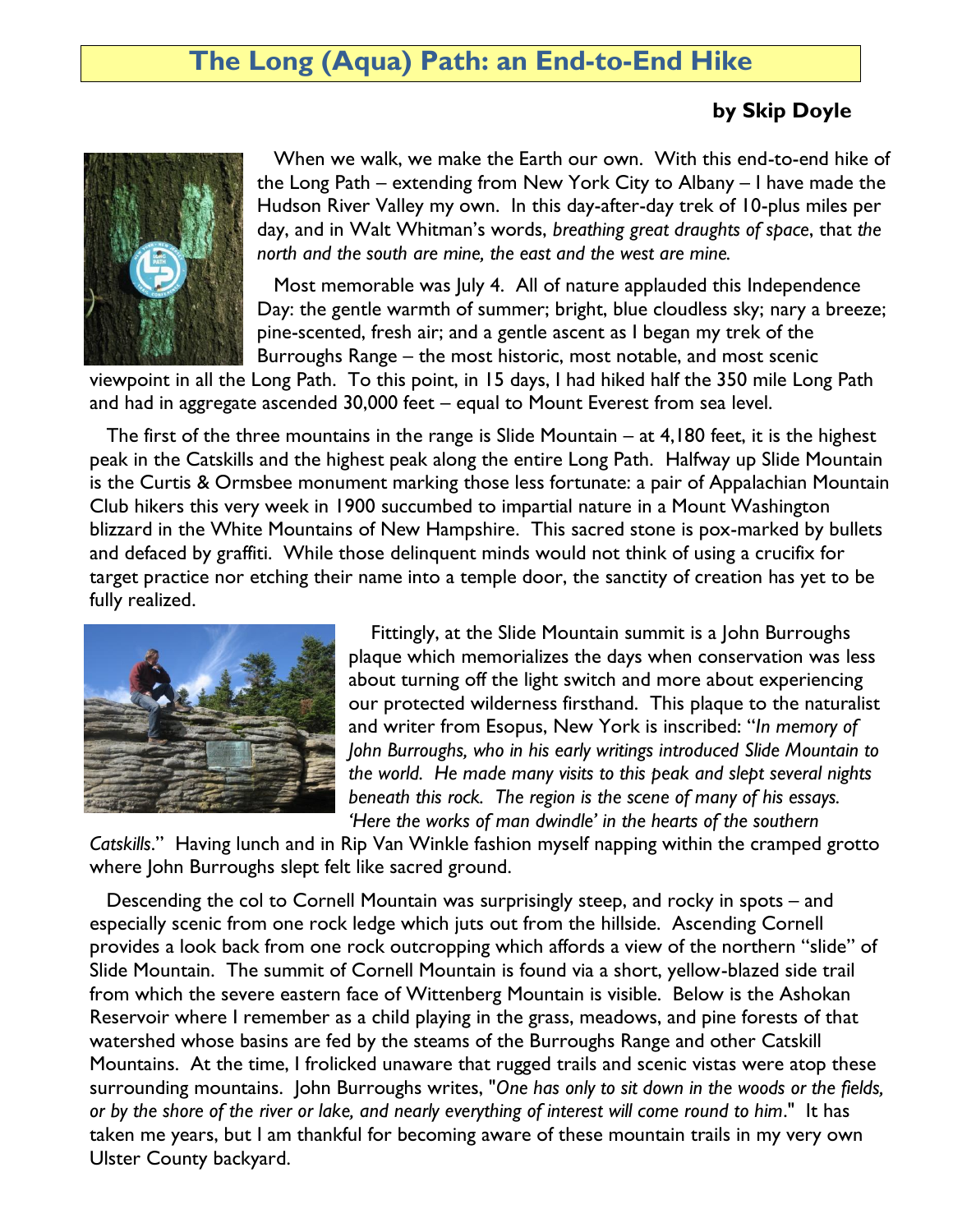

 From here, the ascent to Wittenberg looks formidable. But the col – called Bruin's Causeway – remains above 3,500 feet, so that the ascent to Wittenberg is barely noticeable. What is noticeable is that as you break out of the conifers at the Wittenberg summit, an entire panorama opens up – including the complete ridgeline of Devil's Path to the north, and the Ashokan Reservoir below. To me, this viewpoint is the most beautiful in all the Catskills. In some type of Independence Day ritual, here I encountered members of the Catskill 4000 Club

handing out free Klondike bars. What a welcome afternoon treat! And having just climbed Slide, I learned I was halfway to qualifying for membership!

 The trek down from Wittenberg Mountain to Woodland Valley is a relentless four miles. After summiting the three major peaks of the Burroughs Ranges with awe-inspiring views, it is mundane to find yourself under tree coverage for hours. The descent is not particularly arduous, but it is psychologically long.

 Woodland Valley campgrounds – a sight to be grateful for. 10 miles, 2,300 foot elevation gain, over 8 hours was a full day's hike. Site #19 right on the Woodland Creek gave the feeling of remoteness while still having a bathroom and shower nearby. It was wonderful going to sleep with the countless stars of a black night, and awaking to songbird soloists with chirping birds chorus. Here I witness the words of Walt Whitman: "*Now I see the secret of making the best of persons, it is to grow in the open air and to eat and sleepwith the earth*." Of all the segments on the Long Path, the Burroughs Range is the most satisfying.

 The 30-day Long Path endeavor was also an educational experience: as a college sabbatical project, I forged a program with the fourth graders of the Robert Graves School in the town of Esopus, New York. Since they were studying New York State history, culture, and natural science, it was an excellent opportunity for us to collaborate through an Internet blog: for me to daily share photographs and observations of my journey, and for the students to daily ask me questions and to offer commentary [\(http://TheLongAquaPath.blogspot.com\)](http://thelongaquapath.blogspot.com/). That has become the basis for my book, *The Long Path Journal* –published by the Adirondack Mountain Club with maps by the NY-NJ Trail Conference – which is both a topographical guide to the Long Path and a travelogue.

 When undertaking a major adventure, people ask why. Having paddled the entire tidal Hudson River from Troy to Manhattan, and having bicycled the connection of rail trails from Manhattan to Buffalo, I felt this Long Path was the missing segment of completing what I deem the New York State triathlon tour. For those contemplating an end-to-end hike of the Long Path, I have compiled a motivational top ten list:

- 1. At 350 miles and 66,000' of elevation gain, the Long Path typically is about a 30 day trek, which is a doable investment of time whether undertaken as a through hike or completed over series of weekends.
- 2. It is a way to see the grand sights and trails of our Hudson River Valley: the Burroughs Range, the Devil's Path, the Helderberg Escarpment, waterfalls, parks and preserves, archeological sites, and wildlife in its native environments.
- 3. Wonderful about the Long Path is that each daily segment is uniquely different so that there is never the sense of drudgery.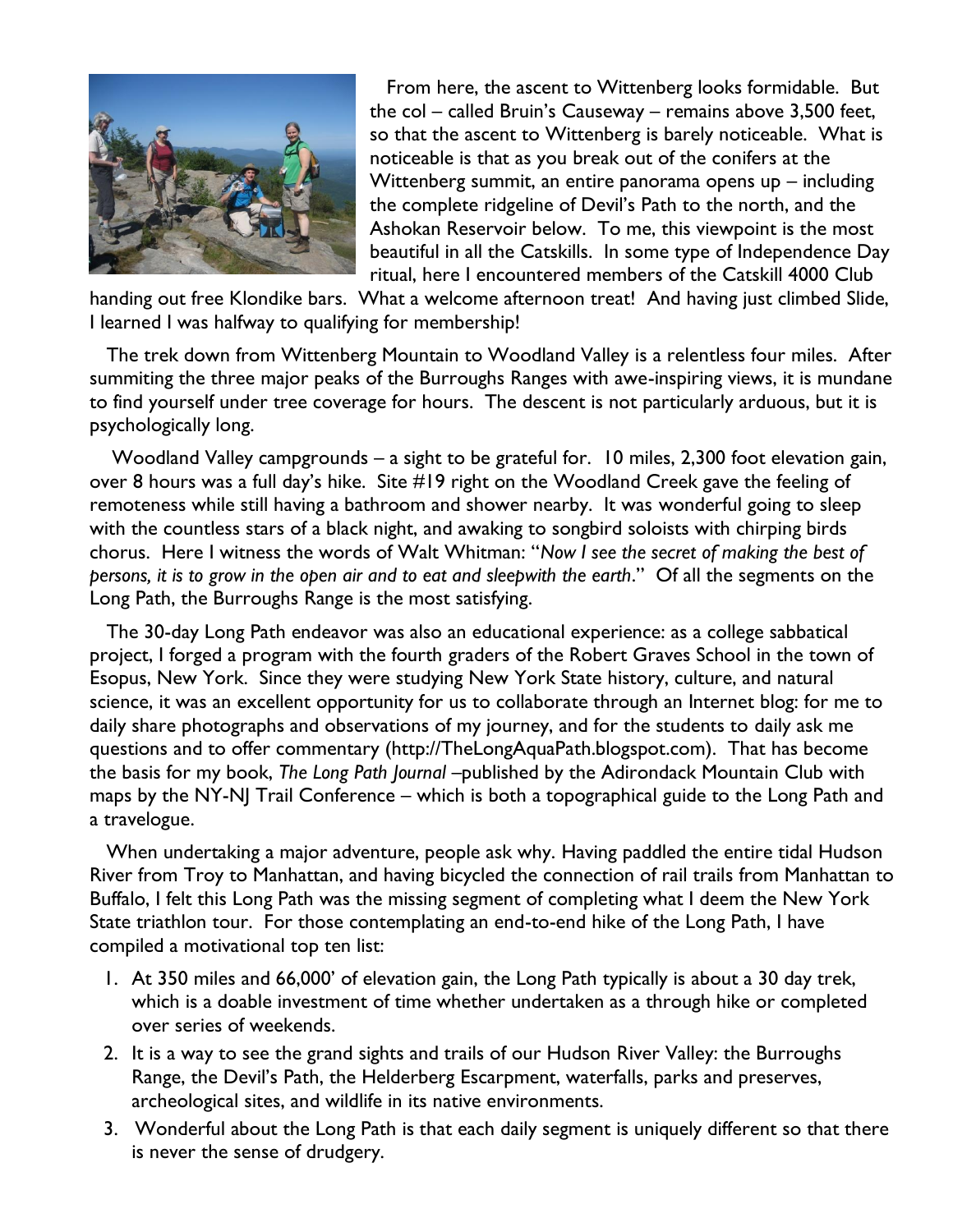- 4. The Long Path patch is a cool blue which is accompanied by an end-to-end rocker from the NY-NJ Trail Conference when you hike the entire trail.
- 5. Only 120 people have hiked the entire Long Path which makes for quite a select group compared to the 12,000 hikers who have completed the Appalachian Trail.
- 6. Whether suburban, upstate counties, or backcountry, the Long Path provides the most rustic and rugged route in each area through which it passes.
- 7. The Long Path passes through many villages so that food and supplies are usually near at hand.
- 8. A mix of camping and motels provides a rustic yet refined journey.
- 9. It is never more than a day's walk between road crossings, so that it is possible to do the Long Path as a series of day hikes.
- 10. It is an opportunity for you to write your own legacy Long Path journal.



 Whatever your hiking style, the Long Path offers something for everyone – including day hikers. For those dabbling in the Long Path, below is my ranking. Though I assure you that once you begin the Long Path trek – even if over an extended time as a section hiker – that as the introduction to the Boy Scout Fieldbook prophesizes: "The more you go, the more you will want to go – in fact, the

*more you go, the more you will need to go*."

|                 | <b>Rank Segment</b>                                                                         | Day            | <b>Miles</b>   | <b>Elevation</b> |
|-----------------|---------------------------------------------------------------------------------------------|----------------|----------------|------------------|
| 1.              | West Conesville (Pangman Road) to Blenheim (Creamery Road)                                  | 25             | 15             | 1,500            |
|                 | The walk along Schoharie Creek with the variety of places along the way is unsurpassed.     |                |                |                  |
| $\overline{2}$  | <b>Slide-Cornell-Wittenberg mountains</b>                                                   | 16             | 10             | 2,300            |
|                 | Slide the tallest peak; Wittenberg the best vista in the Catskills.                         |                |                |                  |
| 3               | <b>Devil's Path</b>                                                                         | 20             | 12             | 4,200            |
|                 | The most notable ridgeline in the Hudson Valley - four high peaks.                          |                |                |                  |
| 4               | <b>Route 443 to Altamont</b>                                                                | 30             | 15             | 2,400            |
|                 | Helderberg escarpment; vista of upper Hudson Valley and Mohawk Valley.                      |                |                |                  |
| 5               | North Point (North-South Lake) to Windham (Route 23)                                        | 23             | 17             | 4,200            |
|                 | Most high peak outlooks.                                                                    |                |                |                  |
| 6               | <b>Fort Lee to Tallman State Park</b>                                                       | 1              | 15             | 1,100            |
|                 | A historic walk of spectacular geology overlooking Hudson River, New York City and suburbs. |                |                |                  |
| $\overline{7}$  | <b>Sam's Point to Minnewaska</b>                                                            | 11             | 14             | 1,800            |
|                 | A full day of scenic ridgeline walking and spectacular Verkeerder Kill Falls.               |                |                |                  |
| 8               | <b>Woodbury (Schunnemunk Mountain)</b>                                                      | $\overline{7}$ | $\overline{7}$ | 1,800            |
|                 | An earned ridgeline walk with views of the Catskills.                                       |                |                |                  |
| 9               | <b>Hook Mountain to Mount Ivy</b>                                                           | 3              | 11             | 2,300            |
|                 | High Tor, Little Tor, and views of the Hudson River throughout the day.                     |                |                |                  |
| 10              | Vroman Nose / Route 30 to Treadlemire Road (Middleburg)                                     | 27             | 9              | 2,700            |
|                 | Schoharie Valley vista atop Vroman's Nose and Middleburg cliffs.                            |                |                |                  |
| 11              | Palenville (Route 23A) to North Point                                                       | 22             | 8              | 2,600            |
|                 | North-South Lake, escarpment, and overlook from North Point.                                |                |                |                  |
| 12              | <b>Bradt Hollow Road (Berne) to Route 443</b>                                               | 29             | 18             | 1,600            |
|                 | Woods walking interspersed with pastoral farms.                                             |                |                |                  |
| 13 <sup>°</sup> | <b>Bull Run (Peekamoose Mountain)</b>                                                       | 14             | 8              | 2,800            |
|                 | A tall climb with treetop summit.                                                           |                |                |                  |
| 14              | <b>Shawangunk Ridge Trail</b>                                                               | 10             | 15             | 4,100            |